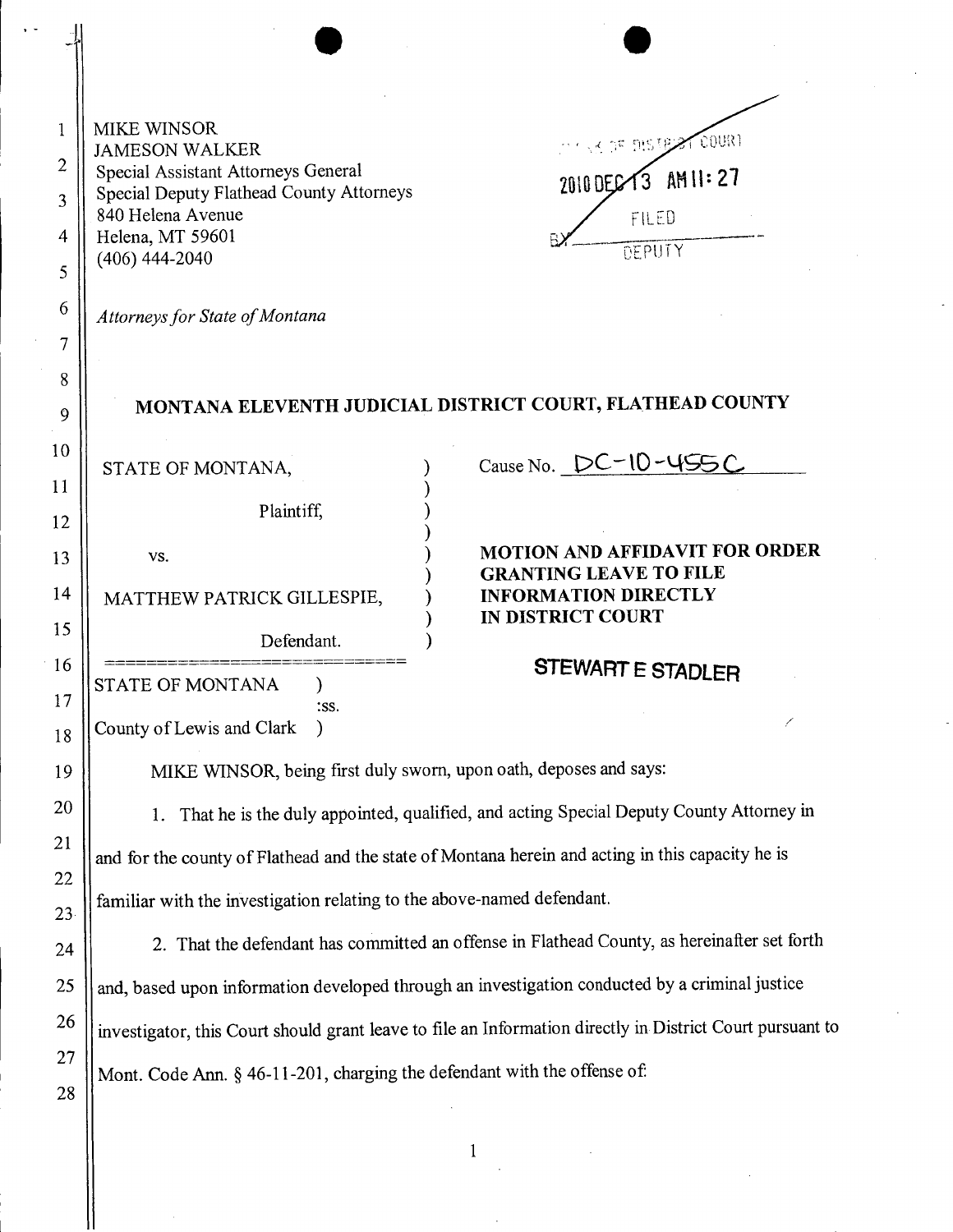COUNT I: INSURANCE FRAUD/THEFT, a FELONY, in violation of Mont. Code Ann.  $\S$ § 33-1-1202 and 45-6-301(6)(a). 3. That venue is proper in Flathead County pursuant to Mont. Code Ann.  $\S$  46-3-110(1),

because the offenses were committed in Flathead County.

4. That a criminal justice investigator has made a full and careful investigation of all the facts and circumstances surrounding the commission of said offense, so far as they are known or ascertainable, and Affiant believes it a proper case for the filing of an Information and for this reason, and none other, the foregoing motion is made.

5. That the following information is submitted to establish probable cause for the filing of the foregoing charge:

a. On or about July 9,2009, the defendant Matthew Patrick Gillespie ("Gillespie") was involved in an automobile accident, with Timothy Shawn Perry ("Perry"), in which Gillespie, in his vehicle, hit Perry's vehicle.

b. At the scene of the accident, Gillespie gave Perry insurance information relating to his Geico Indemnity Company ("Geico") automobile liability policy.

c. Several months prior to the accident, on March 14, 2009, Gillespie's Geico policy had been terminated for non-payment.

d. On Friday, July 9,2009, Perry reported the accident to Geico claiming property damage and personal injury and that the accident occurred on July 9,2009.

e. Perry subsequently made several calls to Gillespie and Geico about the claim.

£ On Saturday, July, 10, 2009, Perry was advised by Geico that it did not appear that Gillespie had coverage.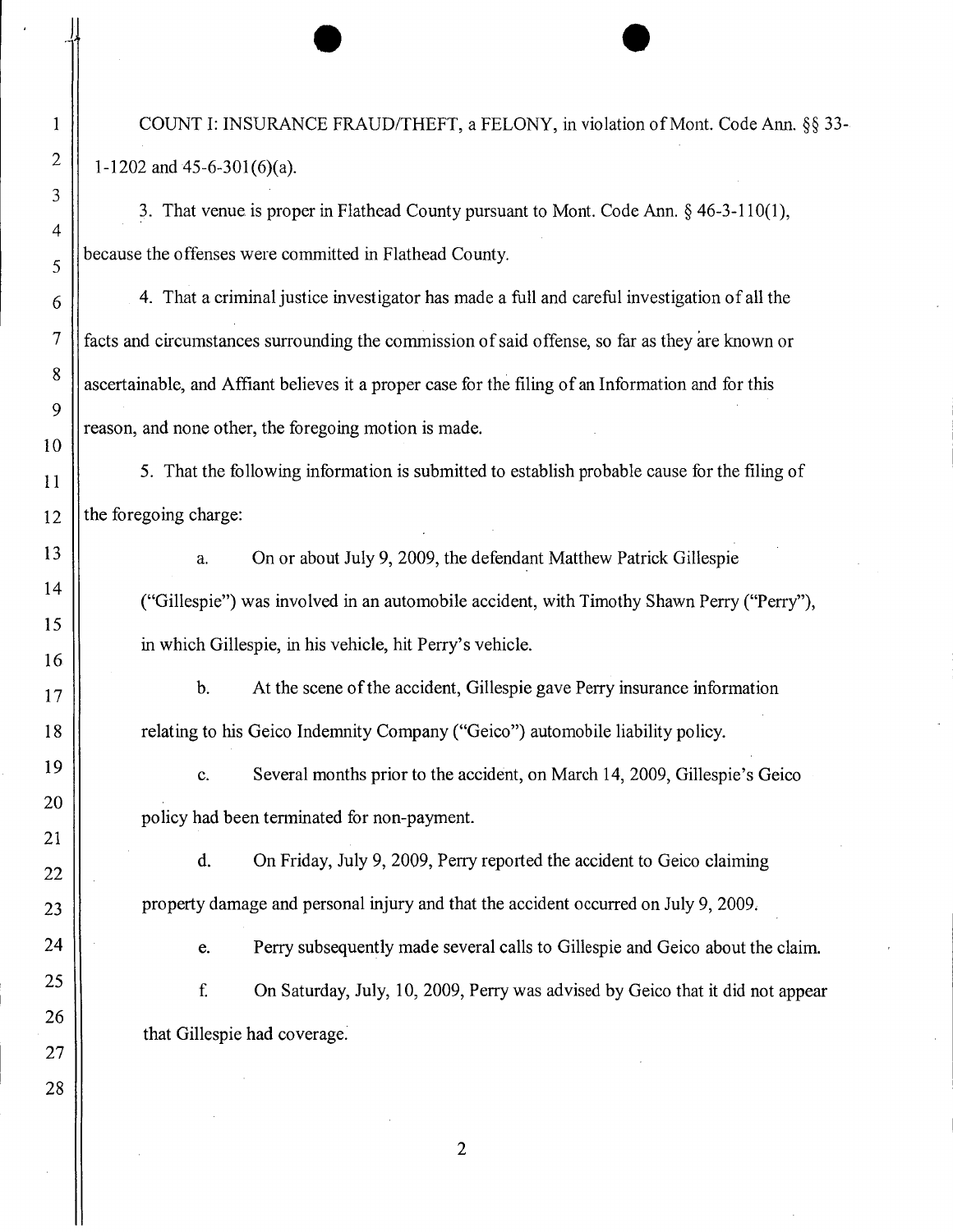g. On Monday, July 13, 2009, Perry was again advised by Geico that there did not appear to be coverage for the accident.

1

2

3

4

5

6

7

8

9

10

11

12

13

14

15

16

17

18

19

20

21

22

23

24

25

26

27

28

h. Also, on Monday, July 13, 2009, Gillespie called Safeco Insurance Company ("Safeco") and caused the vehicle involved in the accident to be added to an automobile liability policy in his wife's name.

1. On or before July 14, 2009, Gillespie and Perry, with the purpose of committing insurance fraud, agreed with one another that Gillespie and Perry would both report the date of the accident to Safeco as occurring on July 14, 2009, so that Perry could obtain coverage from Safeco for the accident which occurred on or about July 9, 2009.

j. The following day, Tuesday, July 14, 2009, Gillespie called Safeco and reported that the accident at issue occurred on July 14,2009.

k. In a recorded interview dated August 17,2009, Perry represented to Safeco that the accident at issue occurred on July 14, 2009, despite having represented to Geico that the accident occurred on July 9,2009.

1. Although it deemed the claim suspicious because the purported accident was one day after Gillespie acquired coverage from Safeco, Safeco paid Perry \$7,964.31 for the damage to his vehicle.

WHEREFORE, the undersigned moves this Court for an Order granting leave to file an Information directly in District Court charging the above-named defendant with the felony offense ofINSURANCE FRAUD/THEFT by presenting to an insurer awritten or oral statement containing false, incomplete or misleading information concerning facts in support of a claim for payment or other benefit pursuant to an insurance policy as more particularly set forth herein.

3